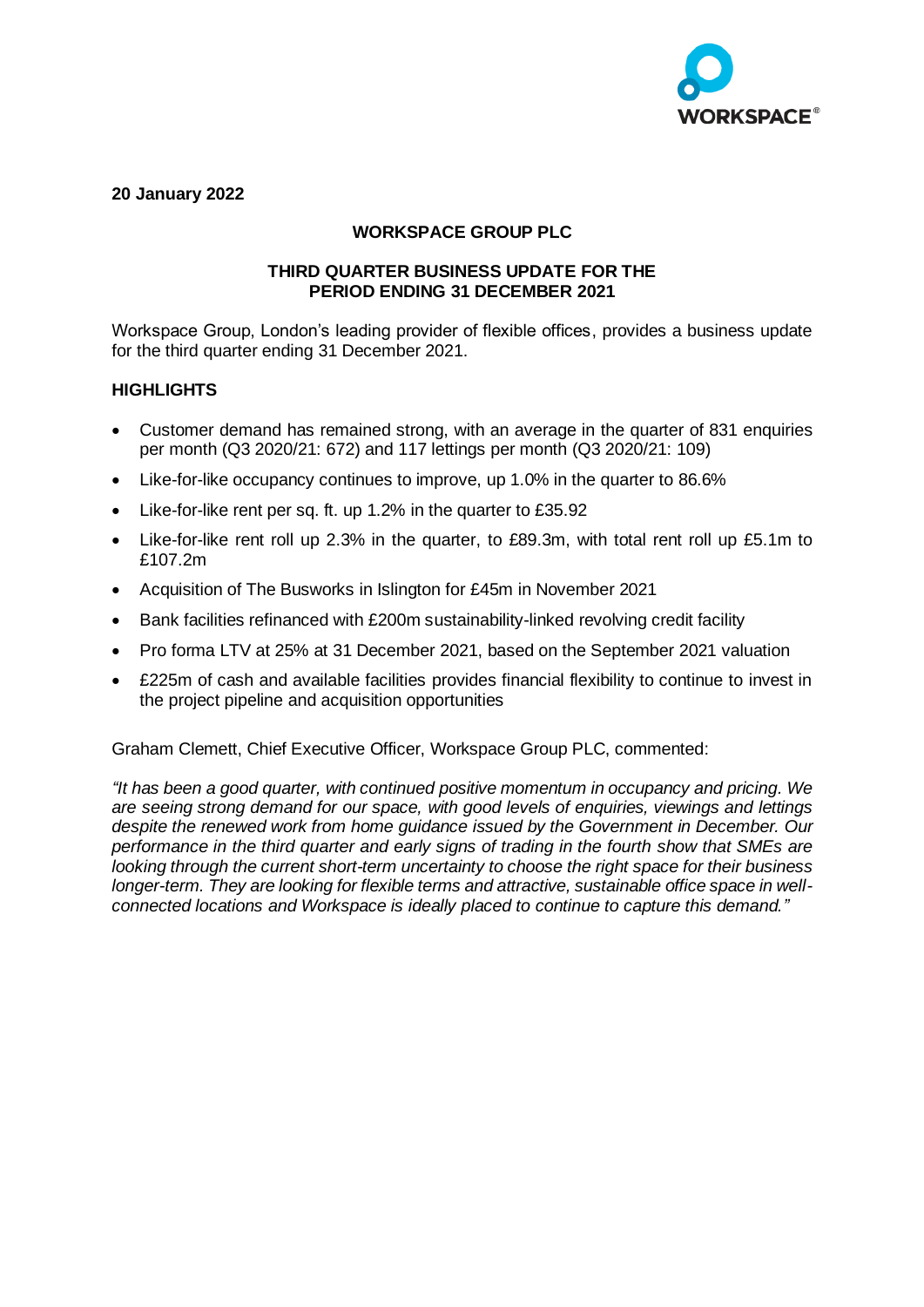## **Customer Activity**

We have seen good levels of demand in the third quarter, with a monthly average of 831 enquiries and a good conversion to viewings and subsequent lettings. This has continued in the fourth quarter, with 487 enquiries and 248 viewings in the first two weeks of January.

|                  | <b>Monthly Average</b> |         | <b>Monthly Activity</b> |        |        |
|------------------|------------------------|---------|-------------------------|--------|--------|
|                  | Q3                     | Q3      | 31 Dec                  | 30 Nov | 31 Oct |
|                  | 2021/22                | 2020/21 | 2021                    | 2021   | 2021   |
| <b>Enquiries</b> | 831                    | 672     | 590                     | 948    | 955    |
| Viewings         | 513                    | 322     | 302                     | 642    | 594    |
| Lettings         | 117                    | 109     | 101                     | 116    | 135    |

Utilisation of business centres by our customers fell back following the work from home guidance issued by the Government in December but has picked up in the first two weeks of January and is currently running at 43% of pre-Covid levels. This compares to 55% of pre-Covid levels reached in November 2021.

Like-for-like occupancy has continued to improve in the third quarter, up 1.0% to 86.6%, reflecting demand from both new customers and existing customer expansions.

Having seen pricing stabilise during the first half, like-for-like rent per sq. ft. increased by 1.2% in the third quarter to £35.92.

|                                       |           | <b>Quarter Ended</b> |           |
|---------------------------------------|-----------|----------------------|-----------|
|                                       | 31 Dec 21 | 30 Sep 21            | 30 Jun 21 |
| Like-for-like occupancy               | 86.6%     | 85.6%                | 82.9%     |
| Like-for-like occupancy change*       | 1.0%      | 2.7%                 | 1.0%      |
| Like-for-like rent per sq. ft.        | £35.92    | £35.50               | £35.41    |
| Like-for-like rent per sq. ft. change | 1.2%      | 0.3%                 | $(2.3)\%$ |
| Like-for-like rent roll               | £89.3m    | £87.3m               | £84.6m    |
| Like-for-like rent roll change        | 2.3%      | 3.2%                 | (1.1)%    |

#### *\*Absolute change*

The combined impact of the growth in like-for-like occupancy and rise in rent per sq. ft. in the quarter resulted in a 2.3% increase in like-for-like rent roll, to £89.3m. Total rent roll increased by 5.0% in the third quarter to £107.2m. This included rent of £1.4m from the acquisition of The Busworks, Islington, in November 2021.

### **Rent Collection**

Rent collection remains robust, despite the continued Government restrictions on rent collection measures. The majority of our customers pay monthly and we have, as of 18 January 2022, collected 96% of rent due for the third quarter taking the collection rate for the first three quarters of the year to 97%.